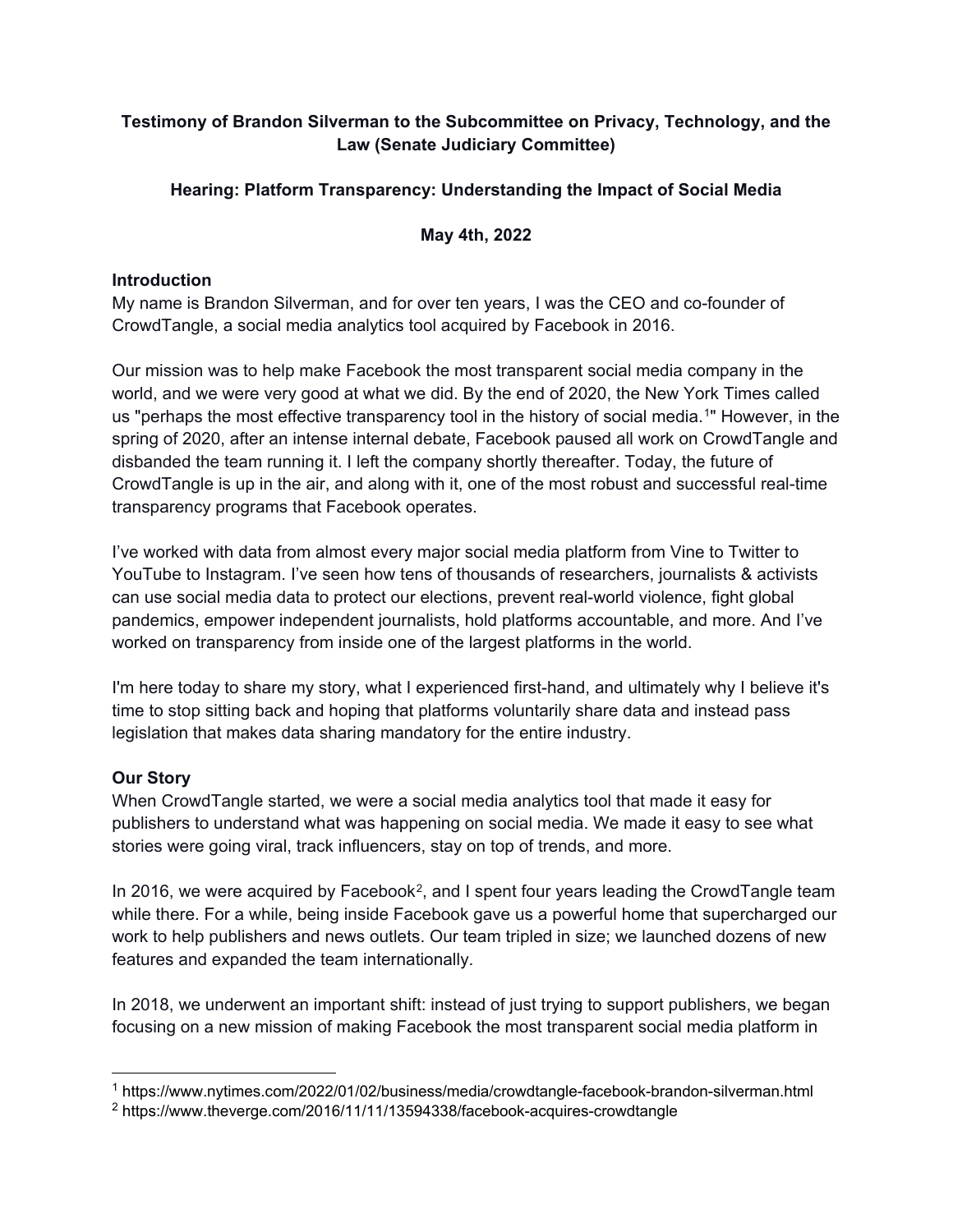the world. We expanded our work to more and more industries, including academia<sup>3</sup>. Our data was the basis of hundreds of academic research papers, including in Nature<sup>[4](#page-1-1)</sup>, Science, as well as referenced in thousands of news articles by journalists around the world reporting on social media. Our insights were referenced in Congressional testimony, used by human rights organizations in developing countries and lauded by Facebook's executives. We became one of the most widely used tools in the world to understand and see what was happening on social media in real-time and there was no shortage of use cases.

# **The Power of Transparency**

Unless you've spent time trying to study social media, it can be hard to understand what transparency actually looks like it in practice and why it's so hard right now.

When it comes to the type of transparency we focused on at CrowdTangle, one way to think about it is to imagine television except with two big differences. There are no any ratings and instead of having 3 or 4 prominent news shows, there were hundreds of thousands of channels broadcasting news live at any given moment. If you were interested in studying a medium like that and you wanted to know what was the largest broadcast on any given night, who the most influential host was, what the biggest story of the day was or what was being said about COVID, it would be impossible. If you wanted to study that information ecosystem and understand how it might be shaping and influencing our society, it would be impossible. That's essentially how social media functions unless platforms voluntarily decide to make that data available.

Our goal at CrowdTangle was to make all that information accessible and incredibly easy to use for as many social platforms as we could possibly work with. At one point, we had integrations with Facebook, Instagram, YouTube, Vine, Twitter, and Reddit. As a result, we saw more use cases than we ever imagined, including:

- We worked with hundreds of local news outlets to help them report on and monitor social media in their local communities<sup>5</sup>.
- In 2020, we worked with every single local election board across the US to help them monitor for misleading voting information $6$  and have it taken down from the platform.
- In the Philippines, our tool helped Rappler and this year's Nobel Peace Prize Winner Maria Ressa's team identify accounts violating Facebook's terms of service and spreading disinformation in the lead-up to national elections<sup>[7](#page-1-4)</sup>.
- When COVID took off, we made public versions of CrowdTangle available in almost every country in the world $8$  so that local communities could monitor the public discussion about the pandemic.

<span id="page-1-0"></span> <sup>3</sup> https://wersm.com/facebook-opens-up-crowdtangle-to-academics-and-researchers/

<span id="page-1-1"></span><sup>4</sup> https://www.nature.com/articles/s41599-020-0452-1

<span id="page-1-2"></span><sup>5</sup> https://www.adweek.com/performance-marketing/crowdtangle-for-local-news/

<span id="page-1-3"></span><sup>6</sup> https://about.fb.com/wp-content/uploads/2020/02/Helping-to-Protect-the-US-2020-Elections.pdf

<span id="page-1-4"></span><sup>7</sup> https://www.rappler.com/newsbreak/investigative/245290-marcos-networked-propaganda-social-media/

<span id="page-1-5"></span><sup>8</sup> https://www.facebook.com/gpa/blog/launching-crowdtangle-covid-19-vaccine-live-displays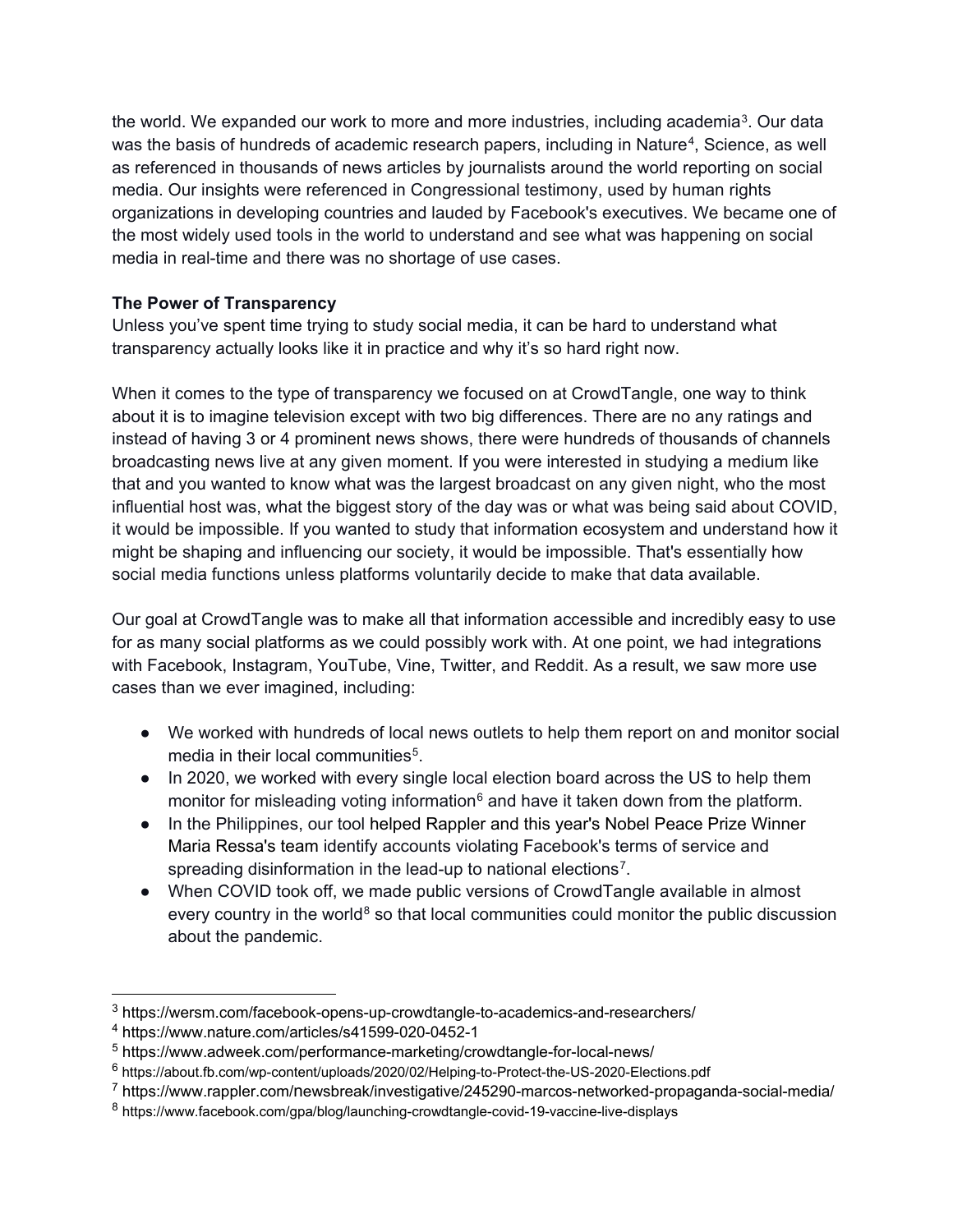- We helped public interest, and advocacy organizations like Avaaz hold platforms accountable[9](#page-2-0) for their public commitments to elections, misinformation, COVID, and more.
- $\bullet$  We partnered with hundreds of fact-checking organizations around the world<sup>[10](#page-2-1)</sup>, including the International Fact-checking Network, and became a critical part of their effort to identify & respond to misinformation in real-time.
- We helped researchers uncover inauthentic networks and help them get removed from the platform as quickly as possible, including Russian-linked influence operations in Africa<sup>[11](#page-2-2)</sup> and more.
- In developing countries like Myanmar, Ethiopia, and Sri Lanka, we helped human rights organizations like the Myanmar Accountability Network<sup>[12](#page-2-3)</sup> protect the integrity of elections and help prevent real-world violence.
- NGOs like Design 4 Democracy Coalition used CrowdTangle to help analyze the information ecosystems in places like Kosovo, Hong Kong, Moldova, and more in order to study the overall state of democracy around the world<sup>13</sup>.

And the list could go on. Truthfully, there was no shortage of use cases because of how critical social media has become to the political and civic discourse of the world and how essential that data is to the public.

However, ultimately, there was a limit to how far we could push transparency from within Facebook when it all came crashing down in May of 2021.

# **The Limits Of How Far Platforms Are Willing To Go On Their Own**

It's not easy to work on transparency from inside a major social platform.

When an advocacy organization releases a high-profile report on how the company has been dropping the ball on climate misinformation<sup>[14](#page-2-5)</sup>, and they cite your team's data, it's uncomfortable. When your data is misinterpreted to create a misleading narrative<sup>[15](#page-2-6)</sup> that is repeated for months on end in some of the most prominent news outlets in the country, it's uncomfortable. When there is a viral video about fake COVID cures<sup>[16](#page-2-7)</sup>, and outside journalists only catch it because they are using your system, it's uncomfortable. When the White House uses your data<sup>[17](#page-2-8)</sup> to claim

<span id="page-2-0"></span> <sup>9</sup> https://secure.avaaz.org/campaign/en/climate\_briefing\_report/

<span id="page-2-1"></span><sup>10</sup> https://www.poynter.org/fact-checking/2020/the-ifcn-adds-crowdtangle-as-an-ally-in-the-fight-againstmisinformation/

<span id="page-2-2"></span><sup>11</sup> https://fsi-live.s3.us-west-1.amazonaws.com/s3fs-public/29oct2019\_sio\_-

russia linked influence operations in africa.final .pdf

<span id="page-2-3"></span><sup>12</sup> https://twitter.com/riovictoire/status/1446896304542650373

<span id="page-2-4"></span><sup>13</sup> https://d4dcoalition.org/articles-list/using-crowdtangle-explore-democratic-contexts-around-world?page=1

<span id="page-2-5"></span><sup>14</sup> https://secure.avaaz.org/campaign/en/climate\_briefing\_report/

<span id="page-2-6"></span><sup>15</sup> https://www.businessinsider.com/facebook-right-wing-echo-chamber-data-executive-pushback-2021-7

<span id="page-2-7"></span><sup>16</sup> https://www.theverge.com/2020/5/12/21254184/how-plandemic-went-viral-facebook-youtube

<span id="page-2-8"></span><sup>17</sup> https://www.cnbc.com/2021/07/16/white-house-says-facebook-needs-to-do-more-to-fight-vaccinemisinformation.html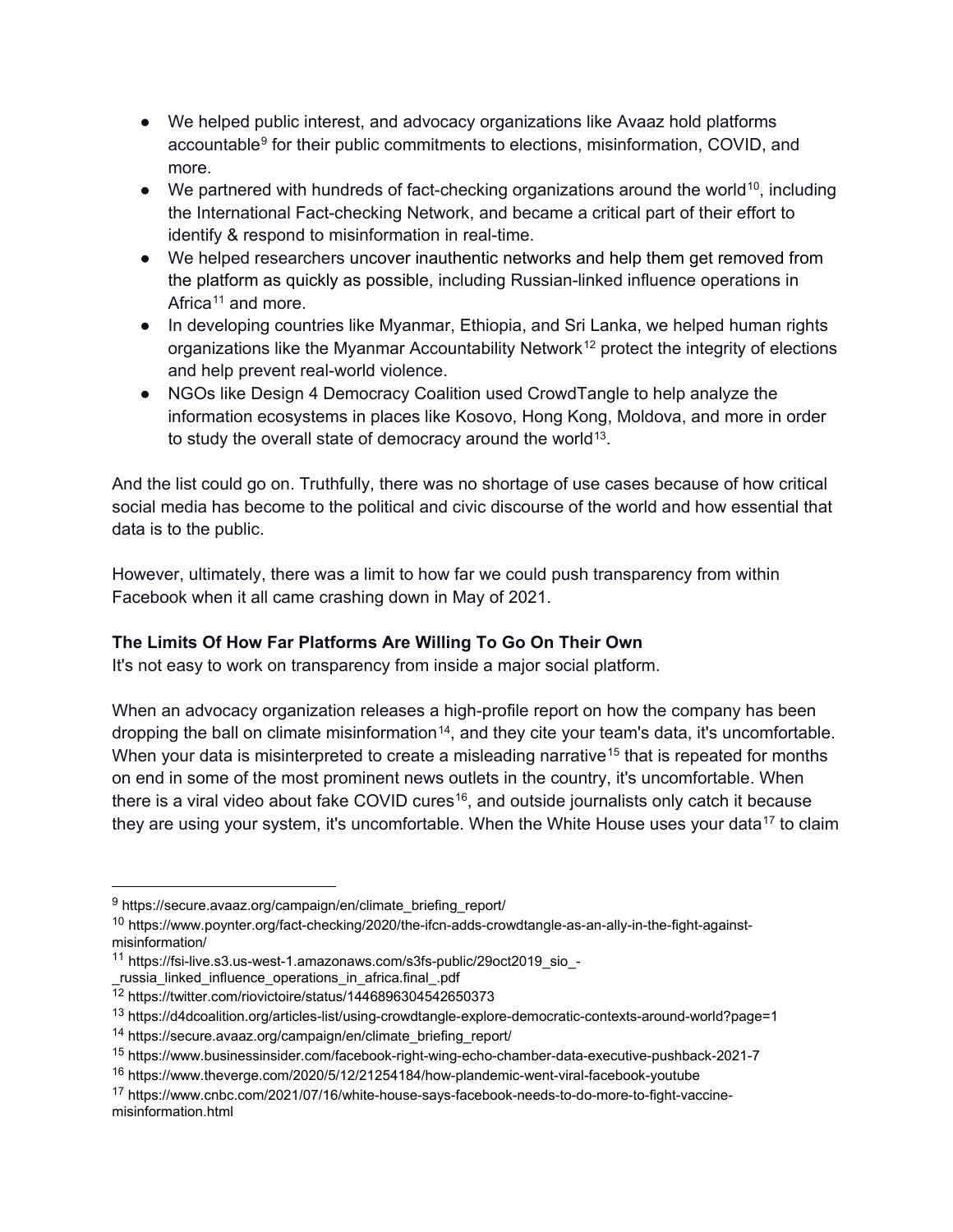that your platform is failing to protect Americans around COVID and literally "killing people," it's deeply uncomfortable.

Those moments take a toll on your team. They also make it harder to get resources, they make it more difficult to launch new features or new data, and ultimately, they provide constant ammunition to executives who are skeptical about transparency at all.

On top of that, there are also organizational challenges that make it hard as well.

There are conflicting regulatory & legal requirements around the world that all are interpreted differently depending on which team or set of lawyers you talk to. There's the constant reality of regulatory pressure that encourages a "wait and see" approach instead of rewarding proactive efforts. There's a growing lack of trust between platforms and the media that covers them, which has meant increasingly less appetite to work together between the industries. There are some teams that believe in transparency but are never quite ready for it to be applied to their products. There's the fact that no matter how much transparency you provide, you're rarely going to get any public credit for it. And across the board, there is immense pressure to focus on short-term outcomes and constant, fierce competition for resources. And that's to name just a few.

*But above all else, the single biggest challenge is that in the industry right now, you can simply get away without doing any transparency at all.* 

YouTube, TikTok, Telegram, and Snapchat represent some of the largest and most influential platforms in the United States, and they provide almost no functional transparency[18](#page-3-0) into their systems. And as a result, they avoid nearly all of the scrutiny and criticism that comes with it. That reality has industry-wide implications, and it frequently led to conversations inside Facebook about whether or not it was better to simply do nothing since you could easily get away with it.

## **Where To Go From Here**

In October of 2021, as we approached the five-year mark of being at the company, there was finally an intense internal debate<sup>[19](#page-3-1)</sup> about the kind of transparency we provided and whether it was ultimately worth the public scrutiny and criticism that came with it. That debate eventually resulted in me leaving Meta<sup>[20](#page-3-2)</sup> and my team of more than 50 people being reassigned to other projects or leaving the company altogether.

Today CrowdTangle is still available, but it's in maintenance mode. Meta has stopped onboarding new partners<sup>21</sup>, no new features or major updates have been released in over a

<span id="page-3-0"></span> <sup>18</sup>https://www.marketplace.org/shows/marketplace-tech/we-hardly-ever-talk-about-youtube-anddisinformation-not-anymore/

<span id="page-3-1"></span><sup>19</sup> https://www.nytimes.com/2021/07/14/technology/facebook-data.html

<span id="page-3-2"></span><sup>20</sup> https://www.theverge.com/2021/10/6/22713109/facebook-crowdtangle-founder-brandon-silverman-leaves

<span id="page-3-3"></span><sup>21</sup> https://www.cnn.com/2022/01/29/tech/facebook-meta-crowdtangle/index.html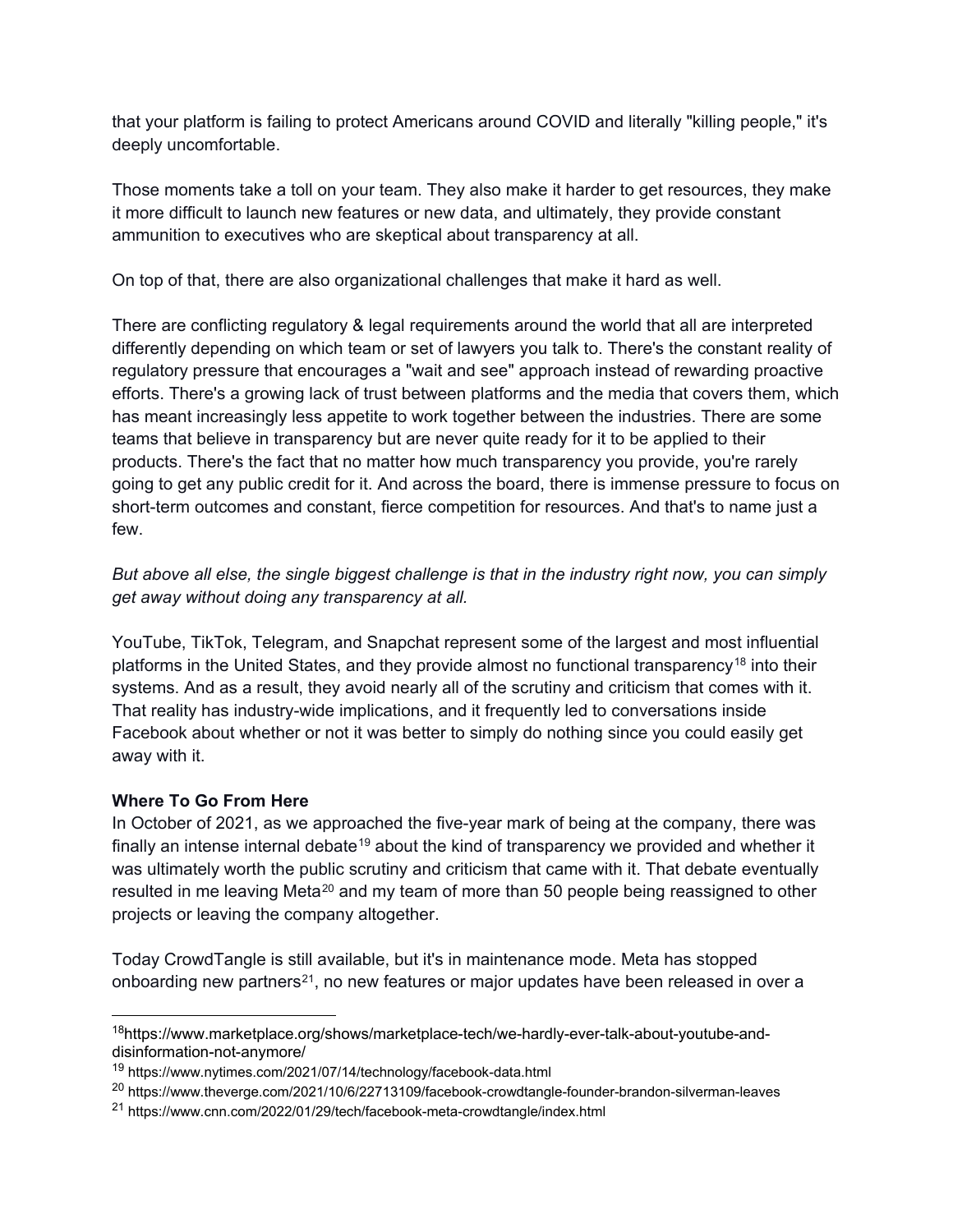year, and a global partnerships team that used to run it no longer exists<sup>[22](#page-4-0)</sup>. The tool is slowly dying, and one of Facebook's most significant commitments to transparency is very much up in the air.

Meanwhile, other major platforms, including ones that host large swaths of our civic and political information ecosystems, continue to do almost nothing to let the outside world look into their black boxes and face no real consequences. And all the while, as a country, we're only spending more and more time on social media as a country and continuing to see the powerful impact it has on us individually and societally.

While CrowdTangle has its limitations, I saw all the ways in which makes a difference. It helps monitor the most important discussions and debates of the day. It helps hold platforms accountable for living up to the commitments they've made to their users and the public. It helps make sure our new, digital information ecosystems are as open as possible instead of existing inside obscure black boxes. It helps advance our collective understanding about the role of social media in our lives and our democracies.

However, I think our experience is a bellwether; that the days of simply hoping that platforms will voluntarily share data are over. It's simply too easy for platforms to do nothing. I believe it's time to create legislation that sets some baselines for what we as a society expect and demand.

That's why in the last few months, I've been consulting with lawmakers around the world who are considering transparency legislation, including in Europe, where data sharing & transparency are major parts of the Digital Services Act which passed in late April, as well as other pieces of legislation being considered in the UK, Australia, New Zealand, and more. Here in the United States, the Platform Accountability and Transparency Act represents a similar piece of legislation and one that I think would be a powerful step in the right direction.

Ultimately, transparency is one of the most powerful levers we have to help make sure that social platforms live up to their promise of helping protect free & open societies. And we have an opportunity here in the United States to be a global leader in showing the world exactly how to do that.

#### **How To Get It Right**

There's no shortage of challenges to getting any legislation around transparency and data sharing right, including balancing data sharing with privacy concerns, trade secrets, surveillance issues, the First Amendment, and more. Those issues are real, complicated, and in some cases, they'll require tough tradeoffs.

But that's why we need the government's help in deciding what those tradeoffs should be. The government, not a set of private companies, should be adjudicating those questions, hearing from civil society and experts, and helping craft a set of rules & requirements that would apply to

<span id="page-4-0"></span> <sup>22</sup> https://sfist.com/2021/07/14/facebook-is-dismantling-crowdtangle-because-it-showed-the-platform-to-be-a-rightwing-echo-chamber/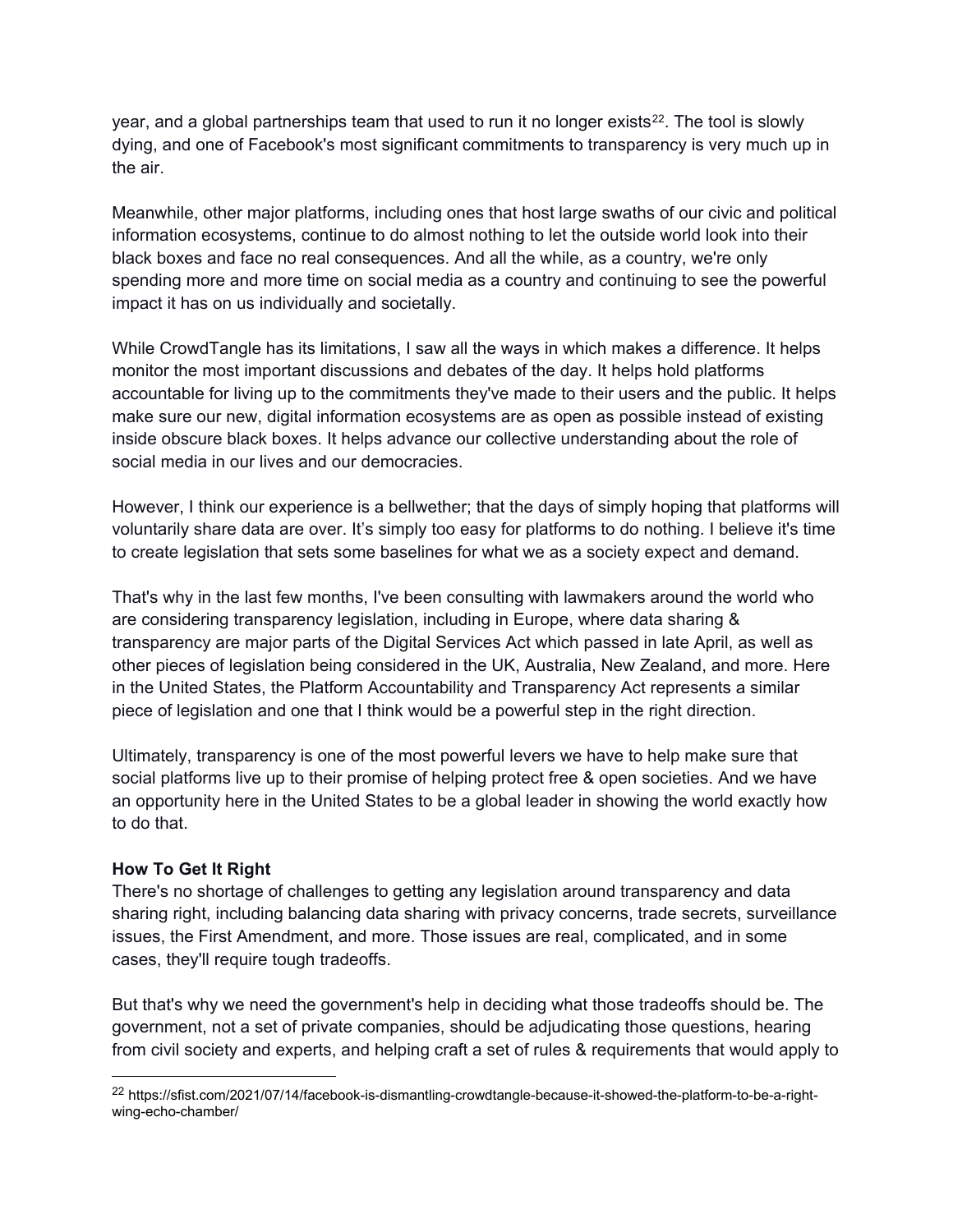the entire industry. In fact, I think in many cases, the industry would welcome the government's role in helping set those rules.

*But it's also important to realize that any legislative solution to transparency shouldn't have a one-size-fits-all approach.* 

We need solutions like CrowdTangle that make privacy-safe data available in real-time that are easy to use and widely accessible to a broad swath of civil society, if not the public writ large.

But that's just one pillar of what any comprehensive legislation should require.

The truth is there's no perfect data set, no magic metric, or no single tool that accomplishes everything we need. The vast majority of the public interest issues we care about require a variety of different approaches to studying & understanding them. That's why any transparency requirement should come in several different shapes and sizes.

Any comprehensive approach to transparency should include requirements that fulfill as many of the following needs as possible:

- Datasets and tools like CrowdTangle that make it easy to monitor the most important and influential public accounts on a platform in real-time,
- Mechanisms for sharing privacy-sensitive data in safe & protected ways with highly vetted researchers,
- Ways to archive and share sensitive content that has been removed for violating specific community standards that are particularly important to the public interest,
- Transparency around all advertising on a platform, not just social and political ads,
- Legal & financial protection for people scraping in the public interest,
- Ways for professional auditors to study the design of algorithms for harmful or unintended outcomes,
- Sampled content of datasets that help provide a holistic view of the platform, and
- Reports that use industry-wide accounting practices & definitions around content moderation, hate speech, election protection, and other public interest areas.

We also need approaches that reflect an industry that is constantly evolving. Any set of transparency requirements should be able to adapt its provisions at the same speed that the industry, bad actors & ordinary user behaviors are all changing on a constant basis.

## **Conclusion**

The most important thing in this discussion is that without moving forward with legislation, we will continue to be in the dark about the real impact of social media on our lives. We're going to continue jumping from one anecdotal data point to another, from one leaked document to another, from one urban myth to another, without ever establishing baseline, evidence-backed conclusions about what problems we should focus on. And that means we're going to risk